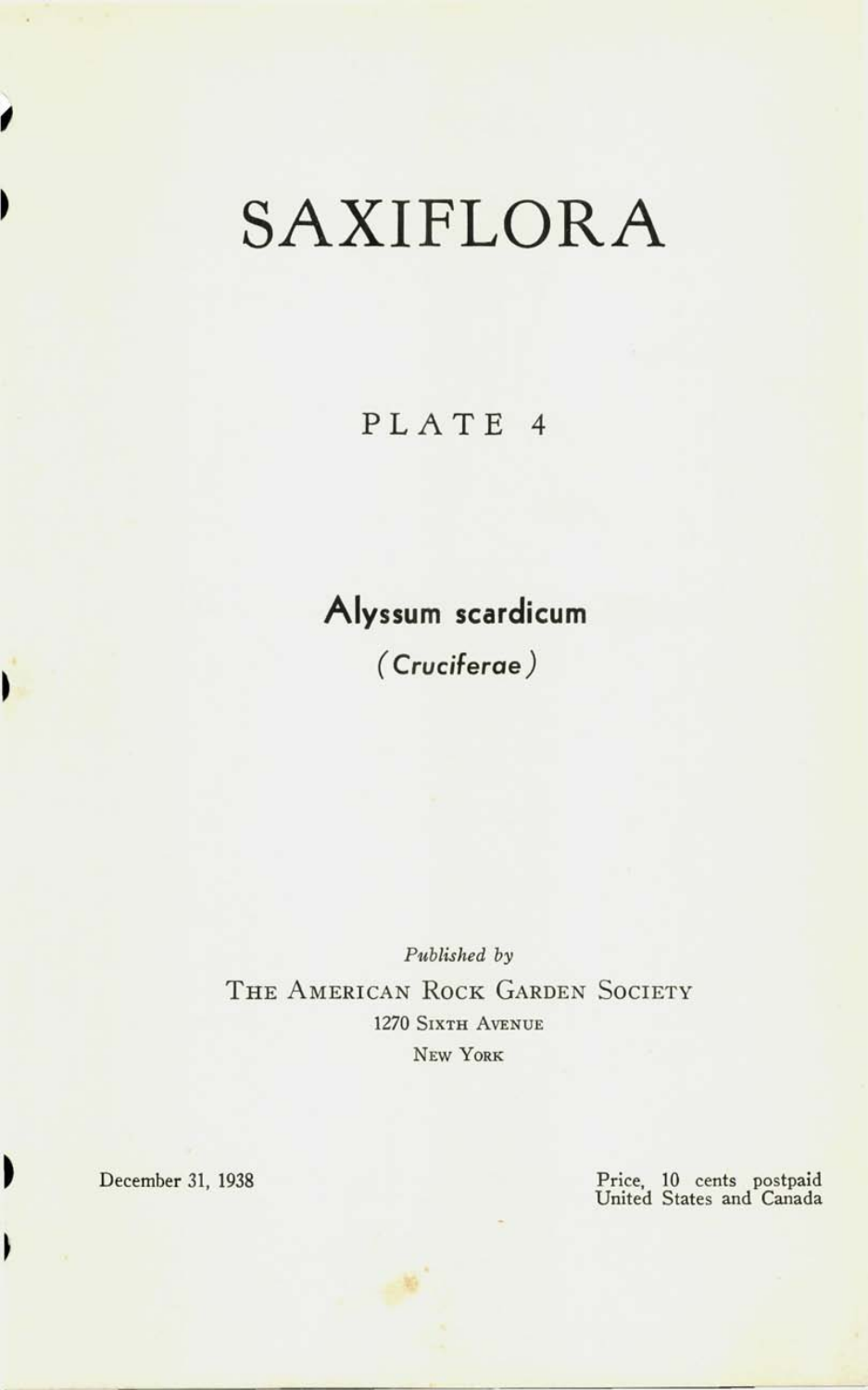

#### **Alyssum scardicum**

Explanation of plate, a. flowering stems x. b. capsule x. c. pedicel, showing longbranched stellate hairs, d. flower, enlarged.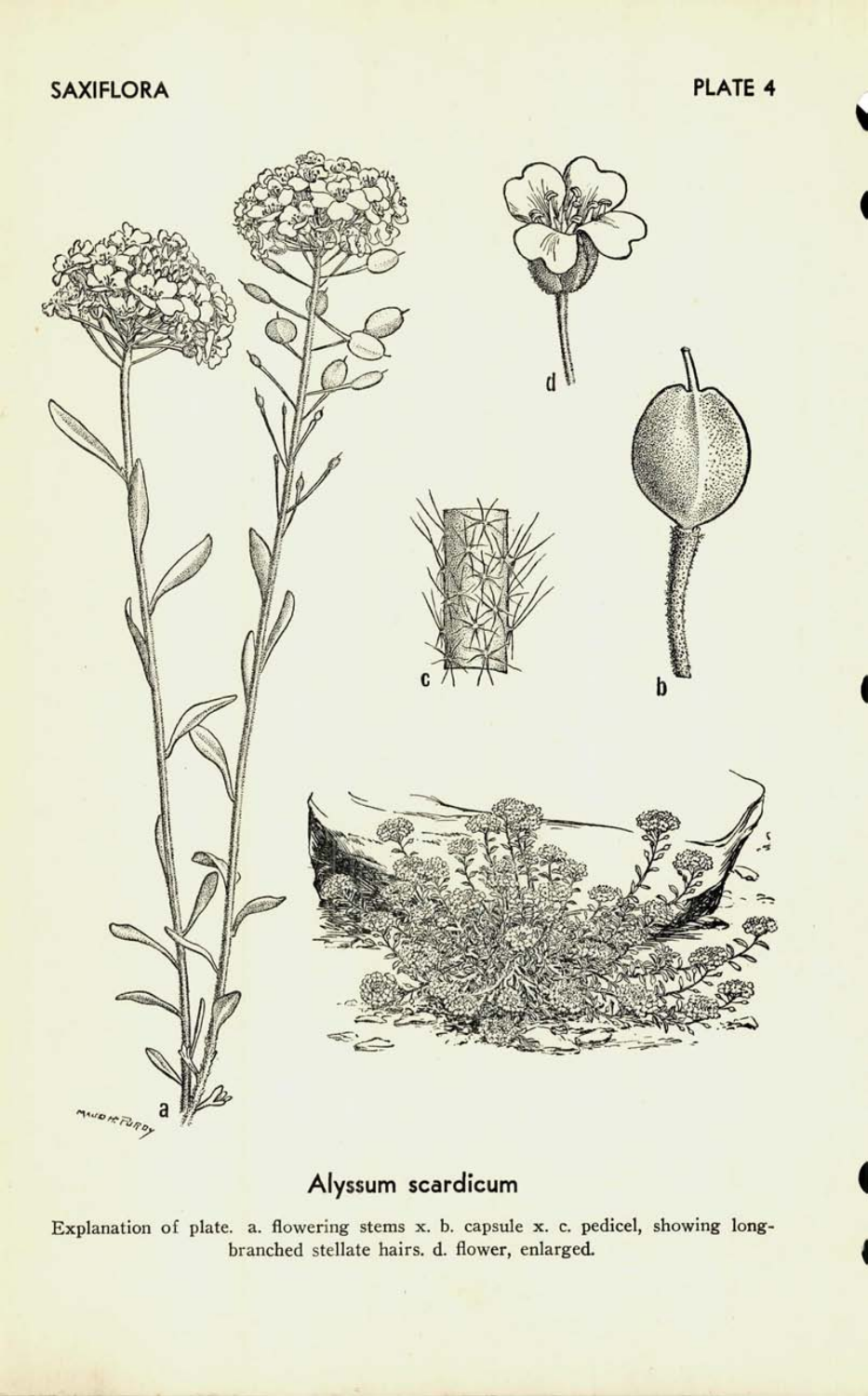### **Alyssum scardicum**

This *Alyssum* belongs to the *montanum* group, which extends through the mountains of Southern Europe in a most bewildering complexity of forms, for which the collective name, *A. montanum,* is often given, but which does not at all sufficiently differentiate the plants for horticultural purposes. *A. Wulfenianum* Bernhardi was divided into four species by Wettstein, of which our plant appears to be *A. scardicum* Wettstein (A. *Wulfenianum* Grisebach, not of Bernhardi). So great is the confusion that it seems to us best to adopt the unequivocal (and botanically correct) name *A. scardicum,* which cannot be misunderstood. The plant was originally described from Albania. *A. re pens* Baumgarten, which in Wettstein's treatment is exceedingly close to *A. scardicum,* is differentiated by Hayek by the round capsules and by the presence of simple as well as stellate hairs on the pedicels. This is literally splitting hairs, but shows how difficult the problem is.

*Alyssum scardicum* with us seldom lasts more than a year or two. The lack of permanence in the individual is no great drawback, because the species is perpetuated by means of self-sown seeds. Our usual practice, however, is to sow the seeds in a cool greenhouse in March. The seedlings are transplanted individually to three-inch pots, which are plunged in a cold frame during the summer and planted in their flowering positions in the fall. Probably if a particularly good form should make its appearance, it could be propagated vegetatively by means of cuttings made during the summer.

This *Alyssum* is an excellent rock garden plant of easy culture, demanding only sunshine and a porous, well-drained soil. It seems to thrive best in our "moraine," where the "soil" consists of bluestone chips, sand, and leaf mold, in the proportions of 5-1-1, to a depth of eighteen inches. Its value is enhanced by its long period of bloom, from about the third week in April until the end of May. When the flowers are *passe* the old flower stems should be sheared unless seeds are required. *Alyssum scardicum* is particularly charming when its shoots are seen trailing over the edge of a rock.

*Alyssum scardicum* (received as *A. montanum)* in the Brooklyn Botanic Garden is usually in full bloom by the first of May. One-year-old plants are then about six inches in diameter with numerous ascending stems four or five inches high. These are topped with golden-yellow flowers, each a little over a quarter of an inch in diameter, in heads about one inch across. As the season progresses the flowering stems elongate. When out of bloom,